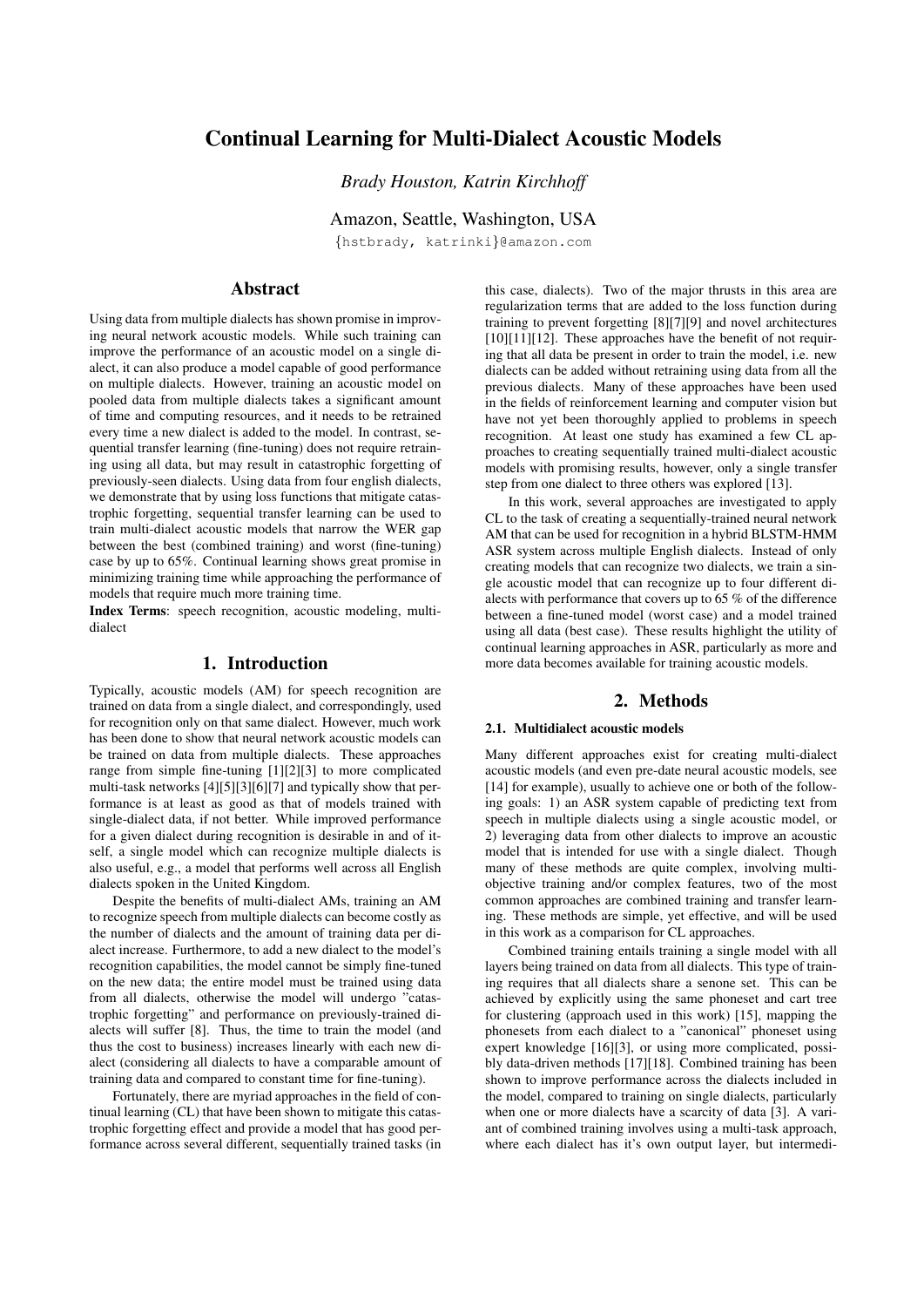ate layers are shared (shared hidden layers) [4]. In this work, we use simple combined training instead of an SHL approach because preliminary results showed them to similar in performance.

In dialectal transfer learning, a model that has previously been trained on data from one dialect (typically one that has an abundance of data, if possible) is used to seed the initialization weights for a new model, which is then trained on data from another dialect [1][2][3]. If the dialects share the same senone and feature sets, all layers can be "fine-tuned". Otherwise, hidden layers can be reused, while input and/or output layers can be re-initialized to random weights and trained from scratch on the new data. This approach often yields improved performance on the fine-tuned dialect, however, performance on the dialect(s) used to train the seed model degrades, usually significantly. This catastrophic forgetting effect prevents the model from being useful as a true, multi-dialect model.

#### 2.2. Continual learning

The goal of CL is to sequentially expose a model to various tasks in such a way that can maintain good performance on all the tasks seen by the model. In order to do this, the catastrophic forgetting effect must be mitigated so that performance on previous tasks is not sacrificed for performance on the current task. There are many approaches that can achieve this effect, but one of the most common is to include a forgetting penalty in the loss function (in the case of this work, standard frame-wise crossentropy) during training. The two CL penalties investigated in this work are elastic weight consolidation (EWC) [8] and learning without forgetting (LWF) [7]. Both of these methods incorporate model information from previous steps during training at the current step to prevent loss of performance on those steps. These approaches will be discussed in more detail below.

#### *2.2.1. Elastic weight consolidation*

During neural network training on a task (task 1), model parameters are incrementally updated to minimize the specified loss function. This moves the model parameters to a point in an area of the parameter space that is yields good performance for task 1. If the model is then trained on a second task (task 2), the model parameters freely move to a point in the parameter subspace that yields good performance for task 2. There is no guarantee that this second point gives good performance on task 1. However, it is possible that the good-parameter subspaces for task 1 and task 2 share some overlap. By constraining the parameters to remain in the "good" subspace for task 1 during task 2 training, the model can arrive at a point where performance on both tasks is good. This constraint can be achieved by including a quadratic (elastic) penalty term that minimizes the distance between the new model parameter values for task 2 and the old values for task 1:

$$
J_{elastic} = \lambda \sum_{i} (\theta_{i,t_1} - \theta_{i,t_2}^*)^2
$$
 (1)

where i indexes the model parameters,  $t_1$  and  $t_2$  are the previous and current task, respectively,  $*$  superscript indicates what is trainable, and  $\lambda$  balances remembering of the previous task with learning the current task. The notation for equation 1 unrolls all of the weight matrices in a neural network into a single, Nx1 vector. However, this penalty term does not account for the fact that not all model parameters are equally important to model performance on task 1, and thus not all parameters need to be "remembered".

Information about which model parameters are most important to task 1 are incorporated into the model's posterior distribution for the data from task 1. This distribution can be approximated as Gaussian with a mean  $\theta_i$  and a standard deviation using the diagonal of the Fisher information matrix. The Fisher information matrix is the second derivative of the model's loss, and thus reflects the "sharpness" of the model's parameters, as estimated by the data. Including the Fisher diagonal values in the quadratic penalty term from equation 1 allows the model to only remember the parameters that are most important for performance on task 1, and yields the EWC loss term:

$$
J_{ewc} = \lambda \sum_{i} F_i (\theta_{i,t_1} - \theta_{i,t_2}^*)^2
$$
 (2)

where  $F_i$  are the Fisher diagonal values for task  $t_1$ . Only remembering the most critical parameters for the previous task increases the model's capacity to modify other parameters to achieve good performance on task  $t_2$ . The Fisher diagonal value for a given parameter can be approximated itself by summing the squared gradients for that parameter across several (many) training examples.

This EWC loss can be extended to more than two tasks in multiple ways. The most straightforward way is to simply constrain a new task to each of the old tasks by keeping individual Fisher diagonals and model parameters from each step:

$$
J_{ewc} = \sum_{t} \lambda \sum_{i} F_{i,t} (\theta_{i,t} - \theta_i^*)^2
$$
 (3)

where  $t$  denotes the previous tasks. However, this requires maintaining Fisher diagonal and model parameters across all tasks. An alternative method, known as "online EWC", is to "re-center" the Gaussian approximation by only using the model parameters from the most recent task and keep a running Fisher estimation across all tasks (as opposed to using model parameters and Fisher values from each previous task) [12]. Online EWC is the approach used in this work.

#### *2.2.2. Learning without forgetting*

As discussed above, EWC explicitly seeks to constrain model parameters to a subspace where performance is optimal on both previous and current tasks. LWF, on the other hand, tries to directly maintain the relationship between input values and output labels from previous tasks. It does so by feeding training data from the current task (task 2) into the model from a previous task (task 1), and constraining the output of the model from task 2 to be "close" to the output of the model from task 1. It is thus an extension of model student-teacher knowledge distillation [19] that has already seen some use in ASR [20]. This distillation is achieved by using cross-entropy with the outputs from the model from task 1 as soft targets:

$$
J_{lwf} = -\lambda \sum_{i} p_{t_1,i} \log(x_{t_2,i})
$$
\n(4)

where  $x_{t_2,i}$  are the posterior probabilities from the model for task 2,  $p_{t_1,i}$  are the posterior probabilities from the model for task 1, and  $\lambda$  is a hyperparameter that balances remembering the previous task with learning the new task (typically, the standard frame-wise cross entropy is scaled by  $1 - \lambda$ ). By adding this penalty term to the loss for training the model for task 2, the model is able to maintain the input-output relationship learned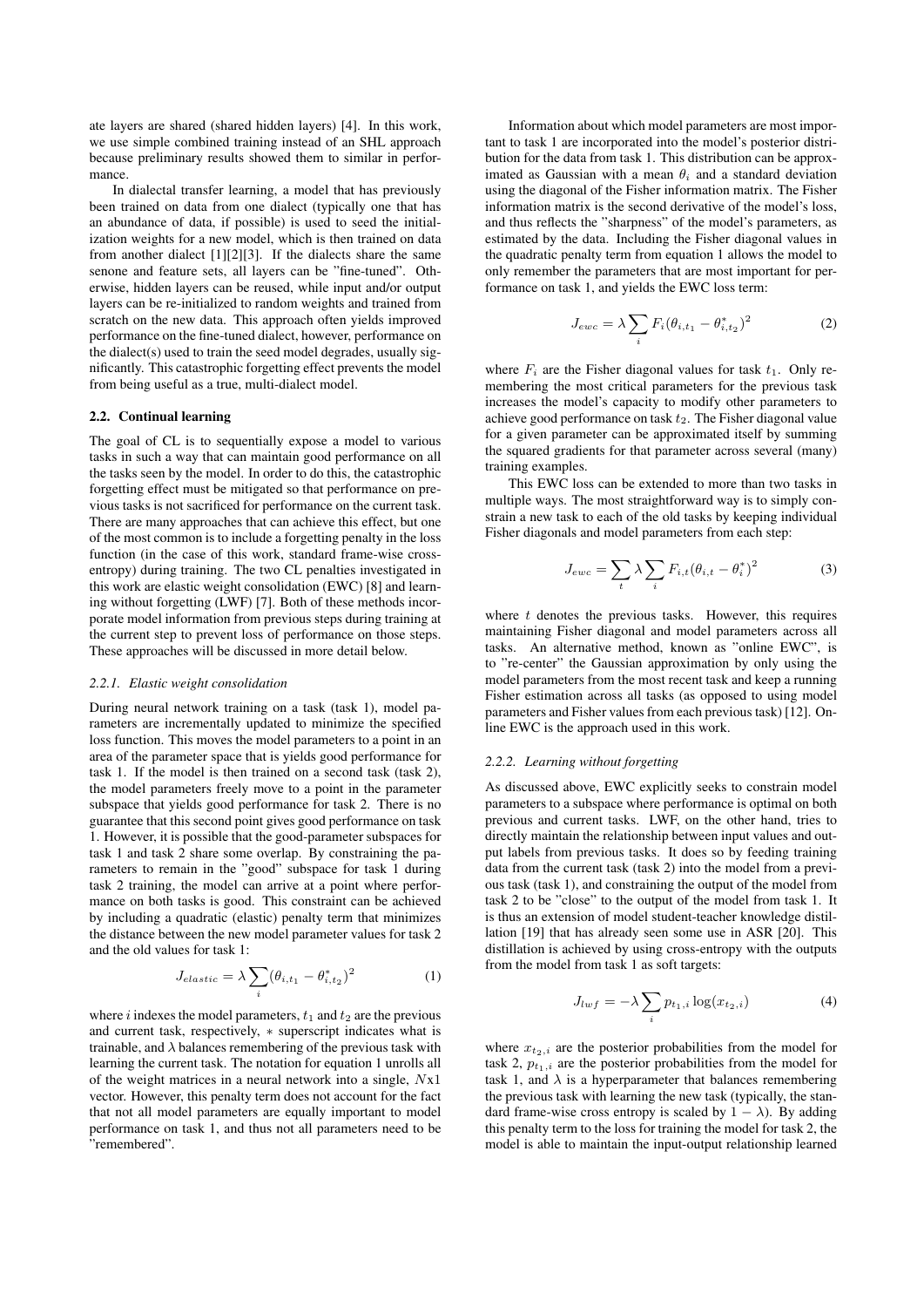Table 1: *Sequential training using continual learning techniques ("CL") covers up to 65.2% of the WER gap between fine-tuning ("FT"; worst case) and combined training ("Comb"; best case) across three different transfer steps (en-US*  $\rightarrow$  *en-GB, en-GB*  $\rightarrow$ *en-AU, en-AU* → *en-IN). Several different hyperparameters and continual learning methods were explored, and these results show the best-performing set as determined by the grand average WER across all three steps. The seed model (en-US) for all experimental conditions had a WER of 13.7%. See eqn. 7 for explanation of WER "gap coverage".*

|         | $en-US$ | $en-GB$ | Avg   | $\parallel$ en-US | en-GB | en-AU | Avg   | en-US | en-GB | en-AU | $en-IN$ | Avg   |
|---------|---------|---------|-------|-------------------|-------|-------|-------|-------|-------|-------|---------|-------|
| FT      | 21.1    | 16.0    | 18.6  | 19.7              | 24.9  | 26.9  | 23.8  | 35.0  | 50.6  | 47.9  | 24.3    | 39.5  |
| Comb    | 13.7    | 15.8    | 14.7  | 13.5              | 15.6  | 26.2  | 18.4  | 13.5  | 15.5  | 26.0  | 24.9    | 20.0  |
| CL      | 15.1    | 17.6    | 16.3  | 16.0              | 19.7  | 28.0  | 21.2  | 18.2  | 26.0  | 32.9  | 29.0    | 26.7  |
| Covered |         |         | 58.1% |                   |       |       | 47.6% |       |       |       |         | 65.2% |

by the model for task 1. "Softer" targets for task 1 can be obtained by applying the softmax temperature  $T$  to the logits  $z$ :

$$
\frac{\exp\left(z_j/T\right)}{\sum_i \exp\left(z_i/T\right)}\tag{5}
$$

allowing the model for task 2 to learn more of the target distribution. We have found that increasing this temperature can lead to much larger search spaces and increased latency during decoding, so in this work we use  $T = 1$ .

Like EWC, this LWF penalty can be extended to multiple tasks in several ways. Again, the most straightforward is to use soft targets for each of the previously seen tasks:

$$
J_{lwf} = \sum_{t} -\lambda \sum_{i} p_{t,i} \log(x_i)
$$
 (6)

where  $p_{t,i}$  denotes the previous tasks. However, this requires keeping an increasing number of target distributions (or feeding training examples through an increasing number of previous models during training) as the number of tasks increases. An alternative is to just use the model/targets from the most recent task, instead of all previous tasks, as this model should already contain information about the input-output relationships from all previous tasks. The danger with this approach is that the model will be biased to more recently-visited tasks, and so this risk must be balanced with the training time/complexity that arise from maintaining targets from all tasks. In this work, we opt for the second approach and only use target outputs from the most recent previous task.

# 3. Data and Experimental Setup

For this work, conversational telephony speech and audio data from four different English dialects were used: United States (US), Great Britain (GB), Australia (AU) and India (IN). For acoustic model training, 1000 hours of en-US data were used; for all other dialects, 300 hours of training data were used. All dialects had 15 hours of data set aside for validation and 15 hours for testing. A previously-trained en-US model was used to obtain forced alignments for all dialects. Previously-trained, dialect-specific 4-gram language models with KN-smoothing were used for decoding.

All experiments (including combined, fine-tuning and CL methods) used the following protocol for neural network training. First, 40-dim MFCC features were extracted from audio files at 10 ms intervals using a 25 ms window. Features were then normalized to zero-mean and unit variance using persegment statistics. Acoustic models consisted of BLSTM with a fully-connected layer as the output to predict senone posterior probabilities (all dialects used the same number of senones). The number of hidden layers was varied between 4 and 6 to examine its effect on the ability of the network to retain knowledge about previous tasks. Standard framewise cross-entropy was used as the loss function during training (in addition to the continual-learning loss functions described above). For EWC, the  $\lambda$  hyperparameter was chosen from values of 100, 500, and 1000. For LWF, the  $\lambda$  value was chosen from values of 0.4, 0.5 and 0.6. Dropout was used to prevent overfitting, and values were chosen from 0.1, 0.2 and 0.3 to examine their effect on performance. Learning rate warmup was used during training, and ranged from 0.0001 to 0.001 over 10 epochs. Learning rate was decayed based on training error, with a decay factor of 0.75 and a threshold of 0. ADAM with Nesterov momentum was used for model optimization, and the minibatch size was 30000 frames. Training was performed using eight GPUs in a single machine. Model convergence was determined by five consecutive steps with an absolute difference in frame error rate less than 0.00005, and typically required 50-80 epochs to converge. Sequence discriminative training was not used after CE training, but may be explored in future work. After convergence, model checkpoints from every 10 epochs and the final epoch were used to calculate WER on test data from all previouslytrained dialects to find the best seed model for the next round of sequential training. This approach was because simply picking the epoch with the lowest frame error rate would bias the model to the most recently visited training step.

To examine the efficacy of different continual learning methods, the baseline en-US acoustic model was sequentially re-trained on the three remaining dialects, in the order en-US  $\rightarrow$  en-GB  $\rightarrow$  en-AU  $\rightarrow$  en-IN. At each new step, the bestperforming acoustic model (in terms of average WER on test data from all dialects used thus far in training) from the previous step was used to seed the weights for the new model.

### 4. Results and Discussion

This work examined continual learning techniques for avoiding catastrophic forgetting during sequential training of a neural network acoustic model across several different dialects. For comparison, best case (trained on all dialects at a given step) and worst case (fine-tuned only on dialect at a given step) models were also trained for each step. As expected, sequential finetuning of the AM resulted in catastrophic forgetting at each step (Table 1), as seen by an increase in WER of previously-seen dialects: at the final step (en-AU  $\rightarrow$  en-IN), performance on the three previous dialects(en-US, en-GB and en-AU) was, on average, about 150% (range: 78.4%-215.7%) worse than at each dialect's respective fine-tuning step and 71.2% worse than when all four dialects are trained together.

In contrast, when CL terms were added to the training loss function to prevent this catastrophic forgetting, performance was much better than fine-tuning. To measure this effect, we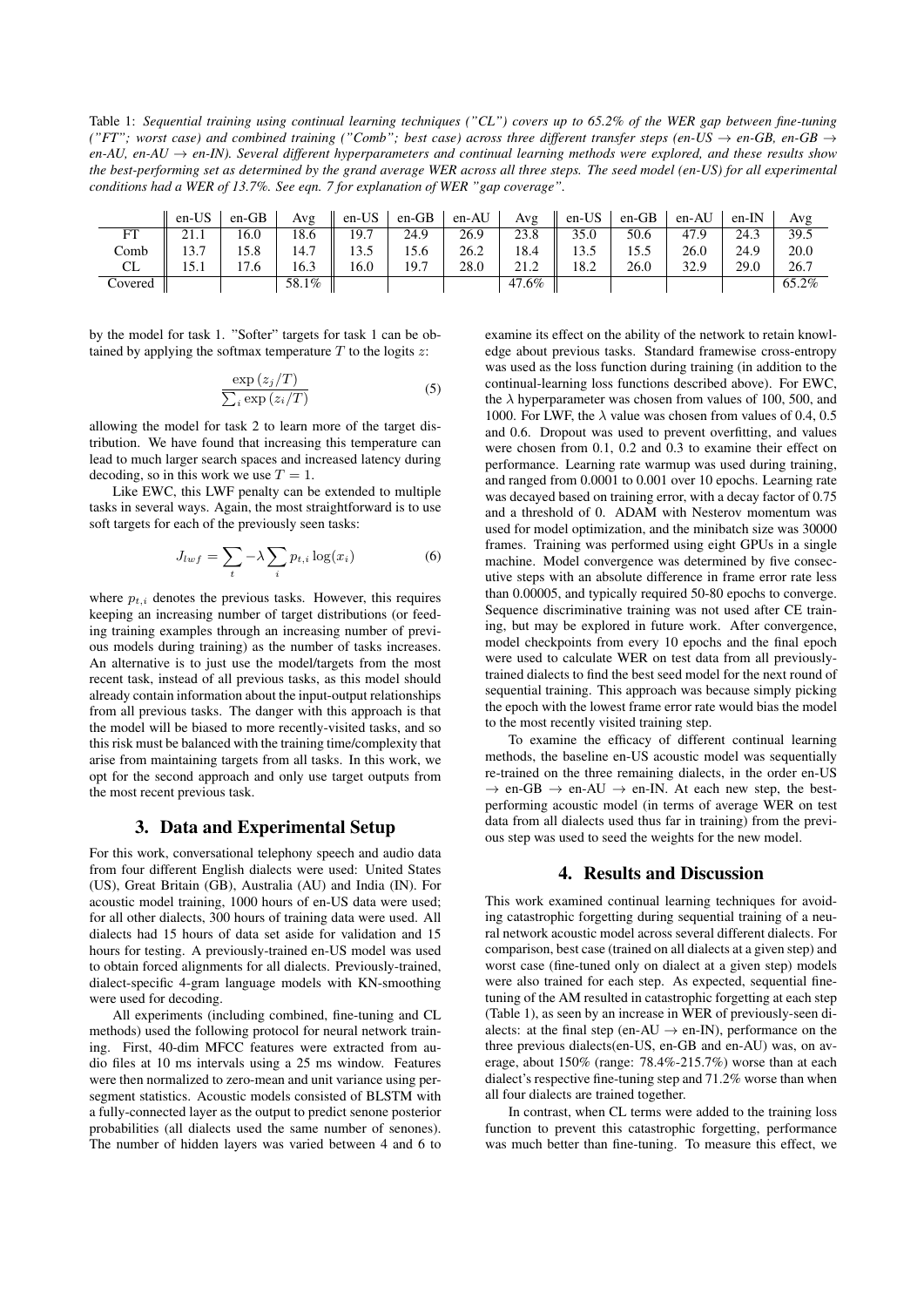

Figure 1: *Distributions of model performance (in terms of gapcoverage) using LWF and EWC to prevent catastrophic forgetting. Each bar summarizes all experimental runs for a given CL method (white = EWC, gray = LWF). These runs consist of different combinations of CL weight, dropout value, number of LSTM layers, and transfer step. Each bar depicts the average gap-coverage and standard deviation. The best performing CL method at each step (shown by filled circle above bar) is LWF.*

introduce the gap-coverage metric:

$$
GAP \text{ COVERED} = 1 - \frac{\text{WER}_{CL} - \text{WER}_{Comb}}{\text{WER}_{FT} - \text{WER}_{Comb}} \tag{7}
$$

which is a measure of how close the CL method ( $WER_{CL}$ ) is to attaining the performance of combined training. For each CL experiment (combination of transfer step, CL method, CL weight, dropout, number of layers), there is an equivalent combined experiment (same dialects, dropout, number of layers) which represents the best case performance (WER $_{Comb}$  in equation 7) and an equivalent fine-tuning experiment (same dialect, dropout, number of layers) which represents the worst case performance (WER $_{FT}$  in equation 7. All WERs are averaged across the dialects at a given step, and the ideal CL method would be able to achieve a gap-coverage of 100% (or greater). As an example, suppose at the training step en-GB  $\rightarrow$  en-AU, combined training gives a model with an average WER of 25% across en-US, en-GB and en-AU, fine-tuning from en-GB  $\rightarrow$ en-AU gives a model with an average WER of 35% across the three dialects, and using a CL method gives a model with an average WER of 28% across the three dialects. This would yield a gap-coverage value of 70%.

At best, using CL methods during training resulted in gap coverage of up to 65.2% at the final step (en-AU  $\rightarrow$  en-IN). The gap covered in the first two steps (en-US  $\rightarrow$  en-GB: 58.1%; en-GB  $\rightarrow$  en-AU: 47.6%) was not quite as large as that covered in the final step. There are several likely contributions to this observation, but it is largely due to the much greater catastrophic forgetting observed at the final step (see Table 1, "FT"). This larger catastrophic forgetting effect at the final step is in turn likely attributed to the en-IN dialect having a much different sound quality than the other three dialects. This effect could also be related to the fact that en-IN is the final step, and thus en-US and en-GB are being remembered less since the fine-tuning has gone through several iterations (despite using CL methods).

Future work might visit the dialects in different orders in order to tease out the causes of this phenomenon.

As part of this work, several hyperparameters were tuned; to explore the interplay of model capacity and the effect of CL methods, dropout and the number of LSTM layers were varied. Additionally, the weight given to the CL term in the loss function was also varied to see what effect it has on the performance on previous tasks vs the most recently visited task. For a fair comparison between CL methods and to prevent exploding parameters spaces, we selected three values for each of these hyperparameters, for a grid-search space size of nine parameter combinations for each CL method. The ranges for these penalty terms were chosen based on preliminary experiments not discussed in this work.

At each step, using LWF as the CL penalty term gave the best results (in terms of gap covered between combined training and fine-tuning) (Figure 1; see filled circle above each bar for best result at each step). One possible reason for this is that the relatively small range of values for the CL weights was not optimal for EWC, but this seems unlikely to have played a large role due to the relatively tight clustering of performance from models using EWC. Another explanation is that LWF's ability to directly maintain the input-output relationship for previously seen tasks is simply more amenable to speech than EWC's attempt to indirectly maintain this relationship by constraining model weights. This might be explained by the fact that ASR AMs typically have a very high number of classes at the output layer, so restricting the model at a less granular level is more effective than constraining model parameters.

Despite LWF providing better results at each step, the actual gap covered by both LWF and EWC methods showed large variations. The dropout and number of LSTM layers didn't appear to have much of an effect on performance when using EWC or LWF at any of the steps, but generally more layers and smaller dropout seemed to be slightly better. This may explained by the fact that the best and worse case comparison models had the same dropout and LSTM layers, and so the effect of these parameters was consistent whether CL was employed or not.

The effect of varying the CL weight for LWF and EWC was more complex, and there was not a consistent effect seen across steps. At the first step, the variation due to the LWF weight was very large, with the best results coming from using a smaller teacher weight. This observation was not seen when using EWC, or while using either of the CL methods at any of the other steps. As discussed above, there is likely a complex interplay between the similarity of the dialects already visited and the new dialect, as well as the CL method and weight. More research, such as varying the CL weight value at each step and the order of steps is necessary to tease out the effects of each.

# 5. Conclusions

In this work, we explore two different continual learning approaches, namely elastic weight consolidation and learning without forgetting, to sequentially training a multi-dialect, neural network acoustic model. Using these methods, we are able to sequentially train a single acoustic model with performance across four different English dialects that covers up to 65% of the gap between sequential fine-tuning and training on all data. These results show the utility of applying continual learning methods to ASR, particularly as data sets become larger and larger. Future work will explore extensions of these methods and applications to other continual learning tasks in ASR beyond multi-dialect modeling.